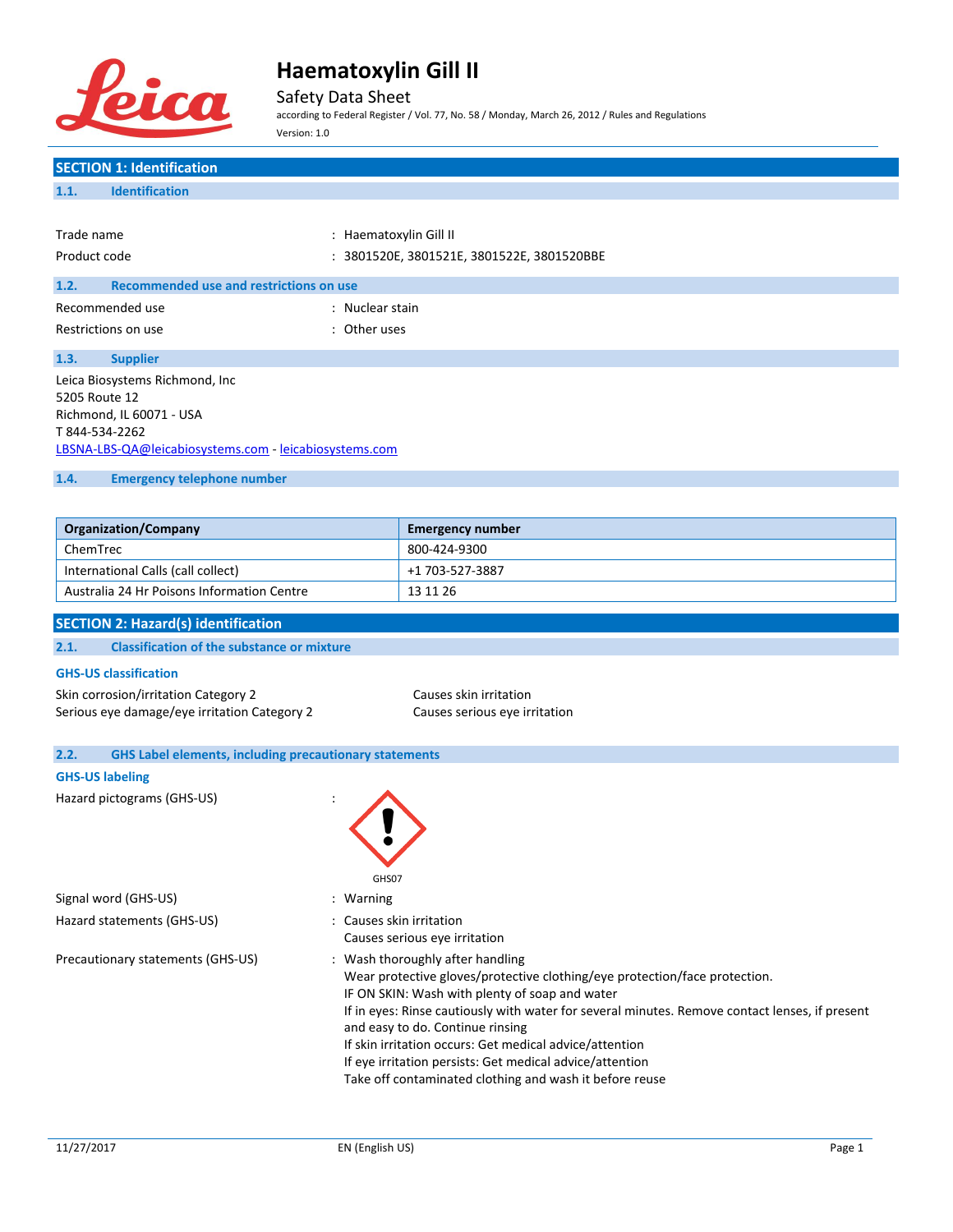## Safety Data Sheet

according to Federal Register / Vol. 77, No. 58 / Monday, March 26, 2012 / Rules and Regulations

| 2.3.                                                     | Other hazards which do not result in classification |  |
|----------------------------------------------------------|-----------------------------------------------------|--|
|                                                          | No additional information available                 |  |
| 2.4.                                                     | <b>Unknown acute toxicity (GHS US)</b>              |  |
| Not applicable                                           |                                                     |  |
| <b>SECTION 3: Composition/Information on ingredients</b> |                                                     |  |
| 3.1.                                                     | <b>Substances</b>                                   |  |

### Not applicable

### **3.2. Mixtures**

| <b>Name</b>     | <b>Product identifier</b> | %    | <b>GHS-US classification</b>              |
|-----------------|---------------------------|------|-------------------------------------------|
| Ethylene Glycol | ' (CAS No) 107-21-1       | < 30 | Acute Tox. 4 (Oral), H302                 |
| acetic acid     | (CAS No) 64-19-7          | < 2  | Flam. Lig. 3, H226<br>Skin Corr. 1A, H314 |

Full text of hazard classes and H-statements : see section 16

|             | <b>SECTION 4: First-aid measures</b>                                             |                                                                                                                                                                |  |
|-------------|----------------------------------------------------------------------------------|----------------------------------------------------------------------------------------------------------------------------------------------------------------|--|
| 4.1.        | <b>Description of first aid measures</b>                                         |                                                                                                                                                                |  |
|             | First-aid measures general                                                       | : Call a poison center/doctor/physician if you feel unwell.                                                                                                    |  |
|             | First-aid measures after inhalation                                              | : Remove person to fresh air and keep comfortable for breathing.                                                                                               |  |
|             | First-aid measures after skin contact                                            | : Rinse skin with water/shower. Remove/Take off immediately all contaminated clothing. If<br>skin irritation occurs: Get medical advice/attention.             |  |
|             | First-aid measures after eye contact                                             | : Rinse eyes with water as a precaution.                                                                                                                       |  |
|             | First-aid measures after ingestion                                               | : Rinse mouth. Call a poison center/doctor/physician if you feel unwell.                                                                                       |  |
| 4.2.        | Most important symptoms and effects (acute and delayed)                          |                                                                                                                                                                |  |
|             | Symptoms/effects after skin contact                                              | : Irritation.                                                                                                                                                  |  |
| 4.3.        | Immediate medical attention and special treatment, if necessary                  |                                                                                                                                                                |  |
|             | Treat symptomatically.                                                           |                                                                                                                                                                |  |
|             | <b>SECTION 5: Fire-fighting measures</b>                                         |                                                                                                                                                                |  |
| 5.1.        | Suitable (and unsuitable) extinguishing media                                    |                                                                                                                                                                |  |
|             | Suitable extinguishing media<br>: Water spray. Dry powder. Foam. Carbon dioxide. |                                                                                                                                                                |  |
| 5.2.        | Specific hazards arising from the chemical                                       |                                                                                                                                                                |  |
| Fire hazard |                                                                                  | : No data available on direct fire hazard.                                                                                                                     |  |
| 5.3.        | Special protective equipment and precautions for fire-fighters                   |                                                                                                                                                                |  |
|             | Protection during firefighting                                                   | : Do not attempt to take action without suitable protective equipment. Self-contained<br>breathing apparatus. Complete protective clothing.                    |  |
|             | <b>SECTION 6: Accidental release measures</b>                                    |                                                                                                                                                                |  |
| 6.1.        | Personal precautions, protective equipment and emergency procedures              |                                                                                                                                                                |  |
| 6.1.1.      | For non-emergency personnel                                                      |                                                                                                                                                                |  |
|             | <b>Emergency procedures</b>                                                      | : Ventilate spillage area. Avoid contact with skin and eyes.                                                                                                   |  |
| 6.1.2.      | For emergency responders                                                         |                                                                                                                                                                |  |
|             | Protective equipment                                                             | : Do not attempt to take action without suitable protective equipment. For further<br>information refer to section 8: "Exposure controls/personal protection". |  |
| 6.2.        | <b>Environmental precautions</b>                                                 |                                                                                                                                                                |  |
|             | Avoid release to the environment.                                                |                                                                                                                                                                |  |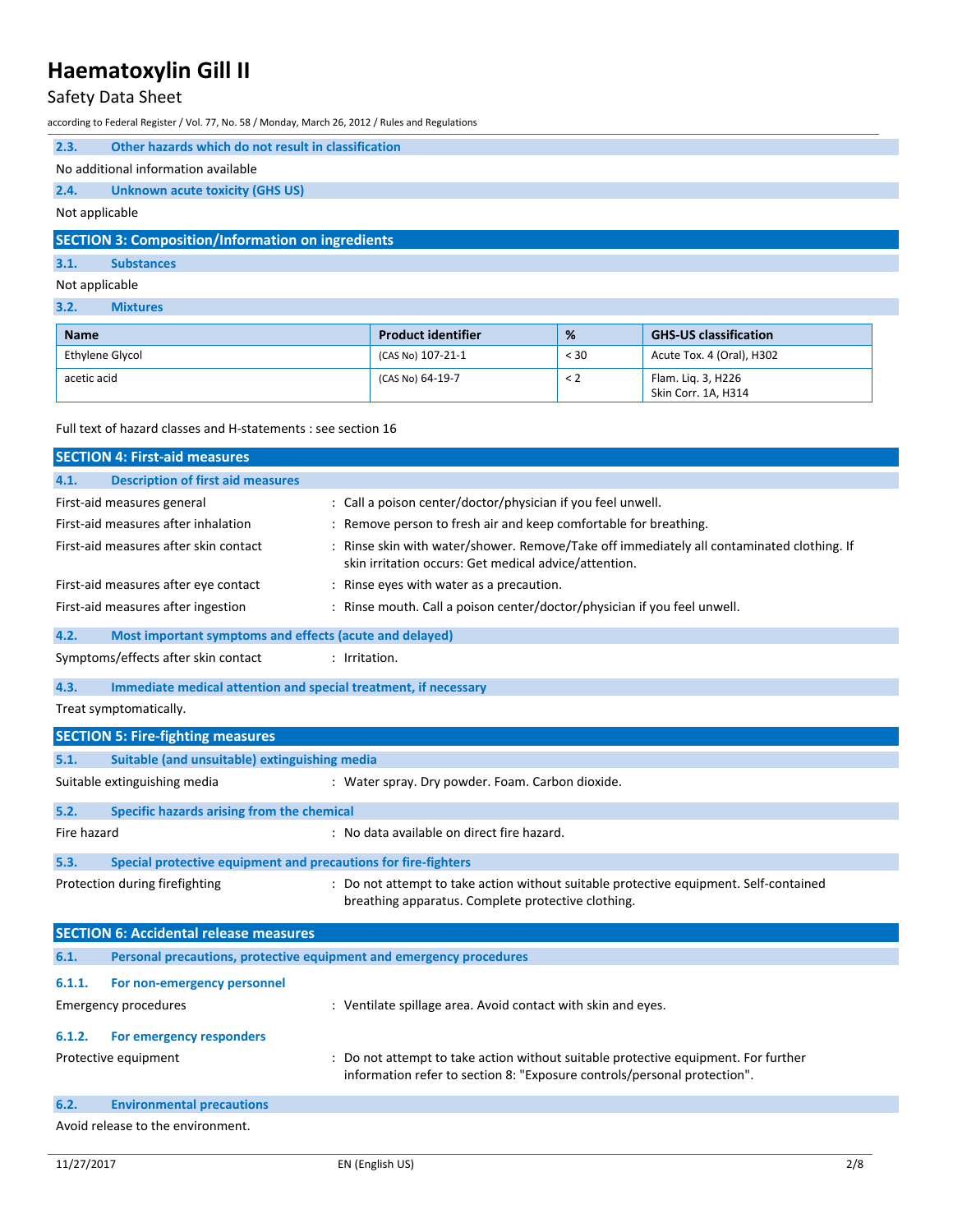## Safety Data Sheet

according to Federal Register / Vol. 77, No. 58 / Monday, March 26, 2012 / Rules and Regulations

| 6.3. | Methods and material for containment and cleaning up |                                                                                                                         |  |
|------|------------------------------------------------------|-------------------------------------------------------------------------------------------------------------------------|--|
|      | Methods for cleaning up                              | : Take up liquid spill into absorbent material. Notify authorities if product enters sewers or<br>public waters.        |  |
|      | Other information                                    | : Dispose of materials or solid residues at an authorized site.                                                         |  |
| 6.4. | <b>Reference to other sections</b>                   |                                                                                                                         |  |
|      | For further information refer to section 13.         |                                                                                                                         |  |
|      | <b>SECTION 7: Handling and storage</b>               |                                                                                                                         |  |
| 7.1. | <b>Precautions for safe handling</b>                 |                                                                                                                         |  |
|      | Precautions for safe handling                        | : Ensure good ventilation of the work station. Wear personal protective equipment. Avoid<br>contact with skin and eyes. |  |

|      | Hygiene measures                                             | : Wash contaminated clothing before reuse. Do not eat, drink or smoke when using this<br>product. Always wash hands after handling the product. |
|------|--------------------------------------------------------------|-------------------------------------------------------------------------------------------------------------------------------------------------|
| 7.2. | Conditions for safe storage, including any incompatibilities |                                                                                                                                                 |
|      | Technical measures                                           | : Comply with applicable regulations.                                                                                                           |
|      | Storage conditions                                           | : Store in a well-ventilated place. Keep cool. Keep container tightly closed.                                                                   |

## **SECTION 8: Exposure controls/personal protection**

### **8.1. Control parameters**

| Ethylene Glycol (107-21-1) |                                   |                                                                                             |
|----------------------------|-----------------------------------|---------------------------------------------------------------------------------------------|
| ACGIH                      | ACGIH TWA (ppm)                   | 25 ppm                                                                                      |
| <b>ACGIH</b>               | $ACGIH$ STEL (mg/m <sup>3</sup> ) | $10 \text{ mg/m}^3$                                                                         |
| <b>ACGIH</b>               | ACGIH STEL (ppm)                  | 50 ppm                                                                                      |
| ACGIH                      | ACGIH Ceiling $(mg/m3)$           | 100 mg/m <sup>3</sup> (Ethylene glycol; USA; Momentary value;<br>TLV - Adopted Value)       |
| <b>ACGIH</b>               | Remark (ACGIH)                    | Kidney dam; URT & eye irr                                                                   |
| acetic acid (64-19-7)      |                                   |                                                                                             |
| <b>ACGIH</b>               | ACGIH TWA (ppm)                   | 10 ppm (Acetic acid; USA; Time-weighted average<br>exposure limit 8 h; TLV - Adopted Value) |
| <b>ACGIH</b>               | ACGIH STEL (ppm)                  | 15 ppm (Acetic acid; USA; Short time value; TLV -<br>Adopted Value)                         |

| 8.2. | Appropriate engineering controls |                                                |
|------|----------------------------------|------------------------------------------------|
|      | Appropriate engineering controls | : Ensure good ventilation of the work station. |
|      | Environmental exposure controls  | Avoid release to the environment.              |

#### **8.3. Individual protection measures/Personal protective equipment**

#### **Hand protection:**

Protective gloves

#### **Eye protection:**

Safety glasses

#### **Skin and body protection:**

Wear suitable protective clothing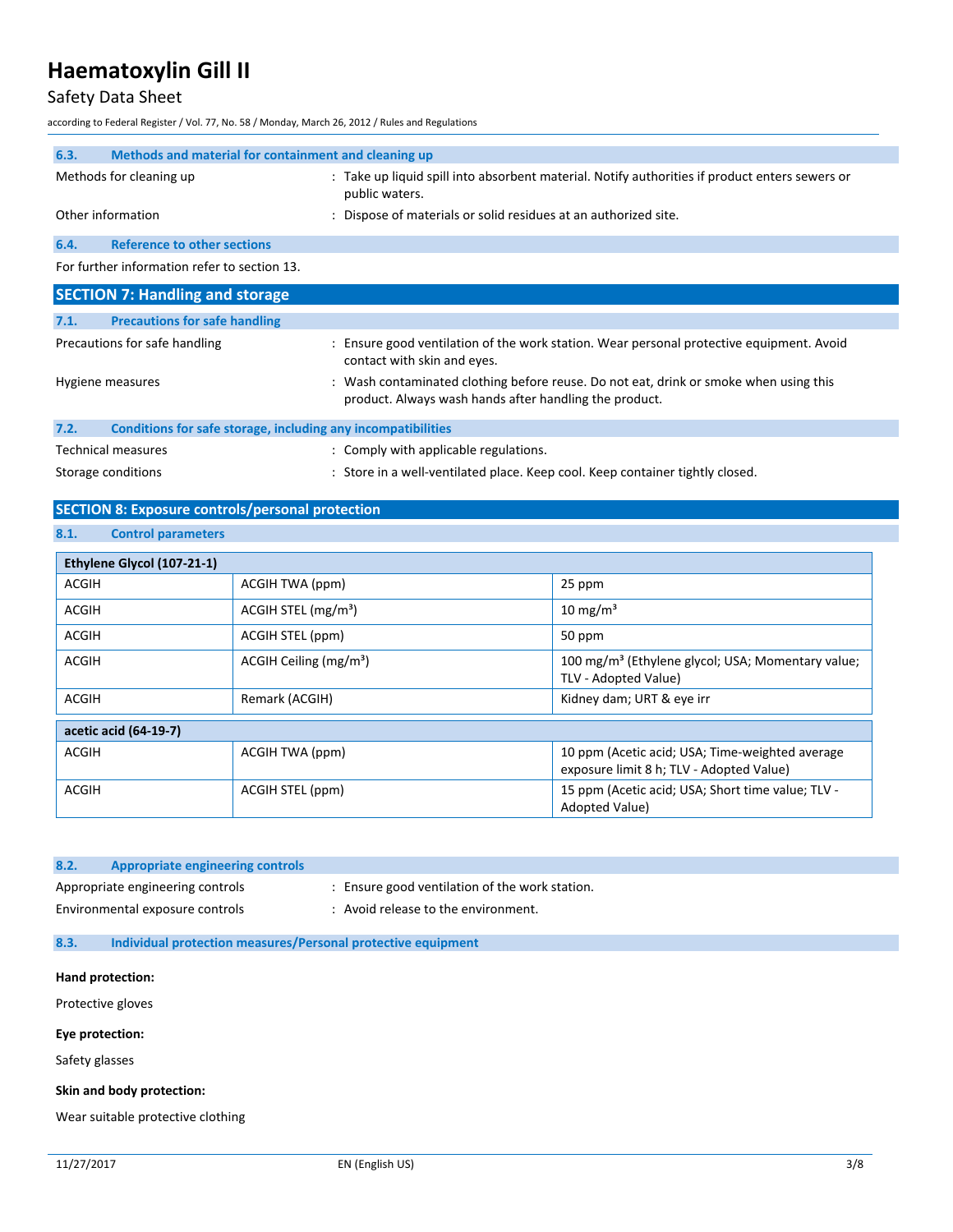## Safety Data Sheet

according to Federal Register / Vol. 77, No. 58 / Monday, March 26, 2012 / Rules and Regulations

#### **Respiratory protection:**

In case of insufficient ventilation, wear suitable respiratory equipment

| <b>SECTION 9: Physical and chemical properties</b>            |                     |
|---------------------------------------------------------------|---------------------|
| 9.1.<br>Information on basic physical and chemical properties |                     |
| Physical state                                                | : Liquid            |
| Color                                                         | : dark red          |
| Odor                                                          | : Vinegar odour     |
| Odor threshold                                                | : No data available |
| рH                                                            | $: 2.4 - 3$         |
| Melting point                                                 | : Not applicable    |
| Freezing point                                                | : No data available |
| Boiling point                                                 | No data available   |
| Flash point                                                   | $: \ge 212$         |
| Relative evaporation rate (butyl acetate=1)                   | : No data available |
| Flammability (solid, gas)                                     | : Not applicable.   |
| Vapor pressure                                                | : No data available |
| Relative vapor density at 20 °C                               | : No data available |
| Relative density                                              | : No data available |
| Specific gravity / density                                    | $: \leq 1.11$       |
| Solubility                                                    | : No data available |
| Log Pow                                                       | : No data available |
| Auto-ignition temperature                                     | : No data available |
| Decomposition temperature                                     | : No data available |
| Viscosity, kinematic                                          | : No data available |
| Viscosity, dynamic                                            | No data available   |
| <b>Explosion limits</b>                                       | : No data available |
| <b>Explosive properties</b>                                   | No data available   |
| Oxidizing properties                                          | : No data available |

#### **9.2. Other information**

No additional information available

|                                                              | <b>SECTION 10: Stability and reactivity</b> |  |
|--------------------------------------------------------------|---------------------------------------------|--|
| 10.1.                                                        | <b>Reactivity</b>                           |  |
|                                                              | No additional information available         |  |
| 10.2.                                                        | <b>Chemical stability</b>                   |  |
| Stable under normal conditions.                              |                                             |  |
| 10.3.                                                        | <b>Possibility of hazardous reactions</b>   |  |
| No dangerous reactions known under normal conditions of use. |                                             |  |

#### **10.4. Conditions to avoid**

Avoid contact with hot surfaces. Heat. No flames, no sparks. Eliminate all sources of ignition.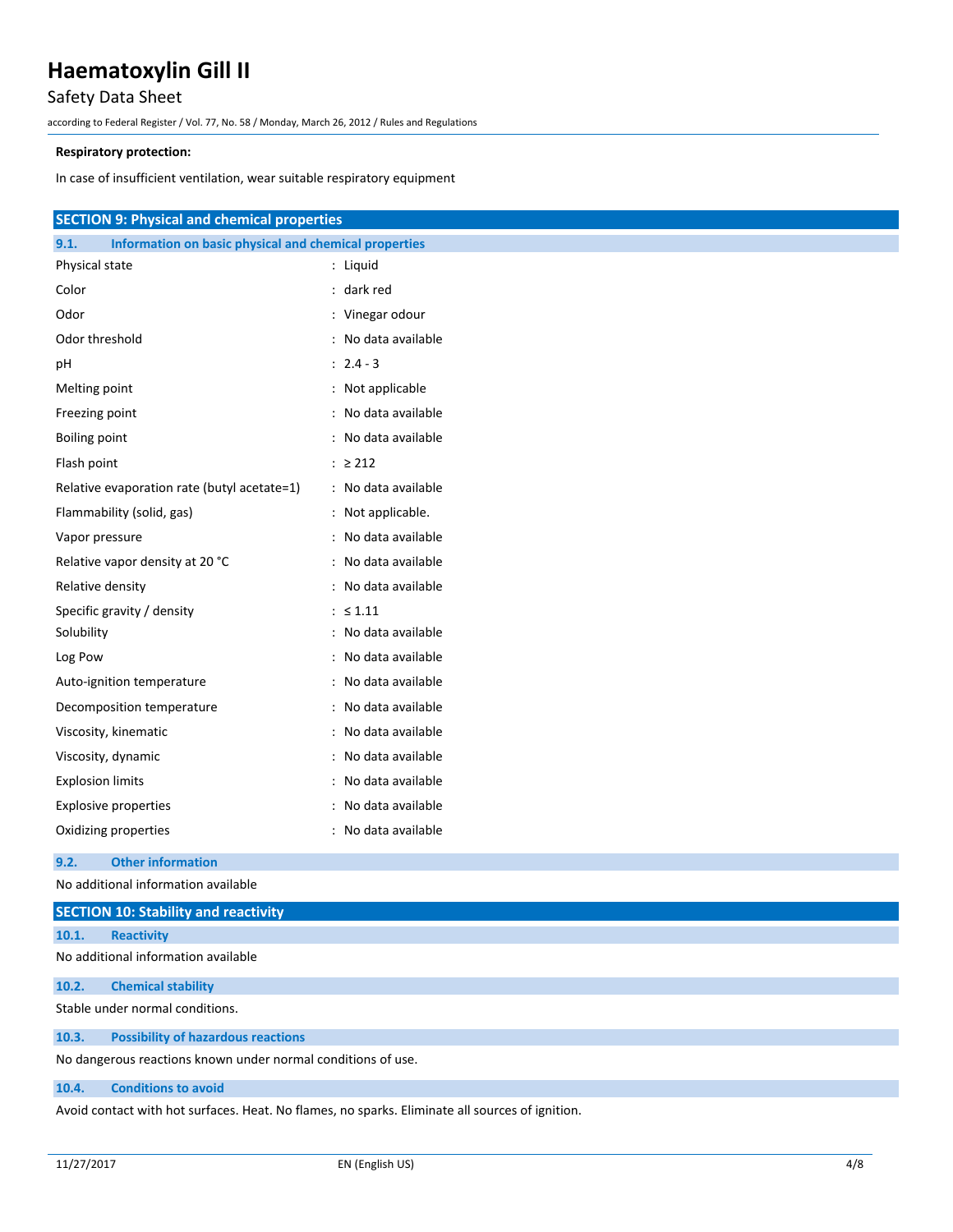## Safety Data Sheet

according to Federal Register / Vol. 77, No. 58 / Monday, March 26, 2012 / Rules and Regulations

| <b>Incompatible materials</b><br>10.5.<br>No additional information available  |                                                                                                                           |
|--------------------------------------------------------------------------------|---------------------------------------------------------------------------------------------------------------------------|
| 10.6.<br><b>Hazardous decomposition products</b>                               |                                                                                                                           |
|                                                                                | Under normal conditions of storage and use, hazardous decomposition products should not be produced.                      |
| <b>SECTION 11: Toxicological information</b>                                   |                                                                                                                           |
| 11.1.<br>Information on toxicological effects                                  |                                                                                                                           |
| Acute toxicity                                                                 | : Not classified                                                                                                          |
| Ethylene Glycol (107-21-1)                                                     |                                                                                                                           |
| LD50 oral rat                                                                  | > 5000 mg/kg (Rat; Literature study)                                                                                      |
| ATE US (oral)                                                                  | 500 mg/kg body weight                                                                                                     |
| acetic acid (64-19-7)                                                          |                                                                                                                           |
| LD50 oral rat                                                                  | 3310 mg/kg body weight (Rat; Other; Read-across)                                                                          |
| ATE US (oral)                                                                  | 3310 mg/kg body weight                                                                                                    |
| Skin corrosion/irritation                                                      | : Causes skin irritation.                                                                                                 |
|                                                                                | pH: 2.4 - 3                                                                                                               |
| Serious eye damage/irritation                                                  | : Causes serious eye irritation.                                                                                          |
|                                                                                | pH: 2.4 - 3                                                                                                               |
| Respiratory or skin sensitization                                              | : Not classified                                                                                                          |
| Germ cell mutagenicity                                                         | : Not classified                                                                                                          |
| Carcinogenicity                                                                | : Not classified                                                                                                          |
| Reproductive toxicity                                                          | : Not classified                                                                                                          |
| Specific target organ toxicity $-$ single exposure $\therefore$ Not classified |                                                                                                                           |
| Specific target organ toxicity – repeated<br>exposure                          | : Not classified                                                                                                          |
| Aspiration hazard                                                              | : Not classified                                                                                                          |
| Symptoms/effects after skin contact                                            | : Irritation.                                                                                                             |
| <b>SECTION 12: Ecological information</b>                                      |                                                                                                                           |
| 12.1.<br><b>Toxicity</b>                                                       |                                                                                                                           |
| Ecology - general                                                              | : The product is not considered harmful to aquatic organisms or to cause long-term adverse<br>effects in the environment. |

| Ethylene Glycol (107-21-1) |                                          |  |
|----------------------------|------------------------------------------|--|
| EC50 Daphnia 1             | > 10000 mg/l (EC50; 24 h)                |  |
| LC50 fish 2                | 40761 mg/l (LC50; 96 h; Salmo gairdneri) |  |

## **12.2. Persistence and degradability**

| Ethylene Glycol (107-21-1)      |                                                            |  |
|---------------------------------|------------------------------------------------------------|--|
| Persistence and degradability   | Readily biodegradable in water. Biodegradable in the soil. |  |
| Biochemical oxygen demand (BOD) | 0.47 g $O_2$ /g substance                                  |  |
| Chemical oxygen demand (COD)    | 1.24 g $O_2$ /g substance                                  |  |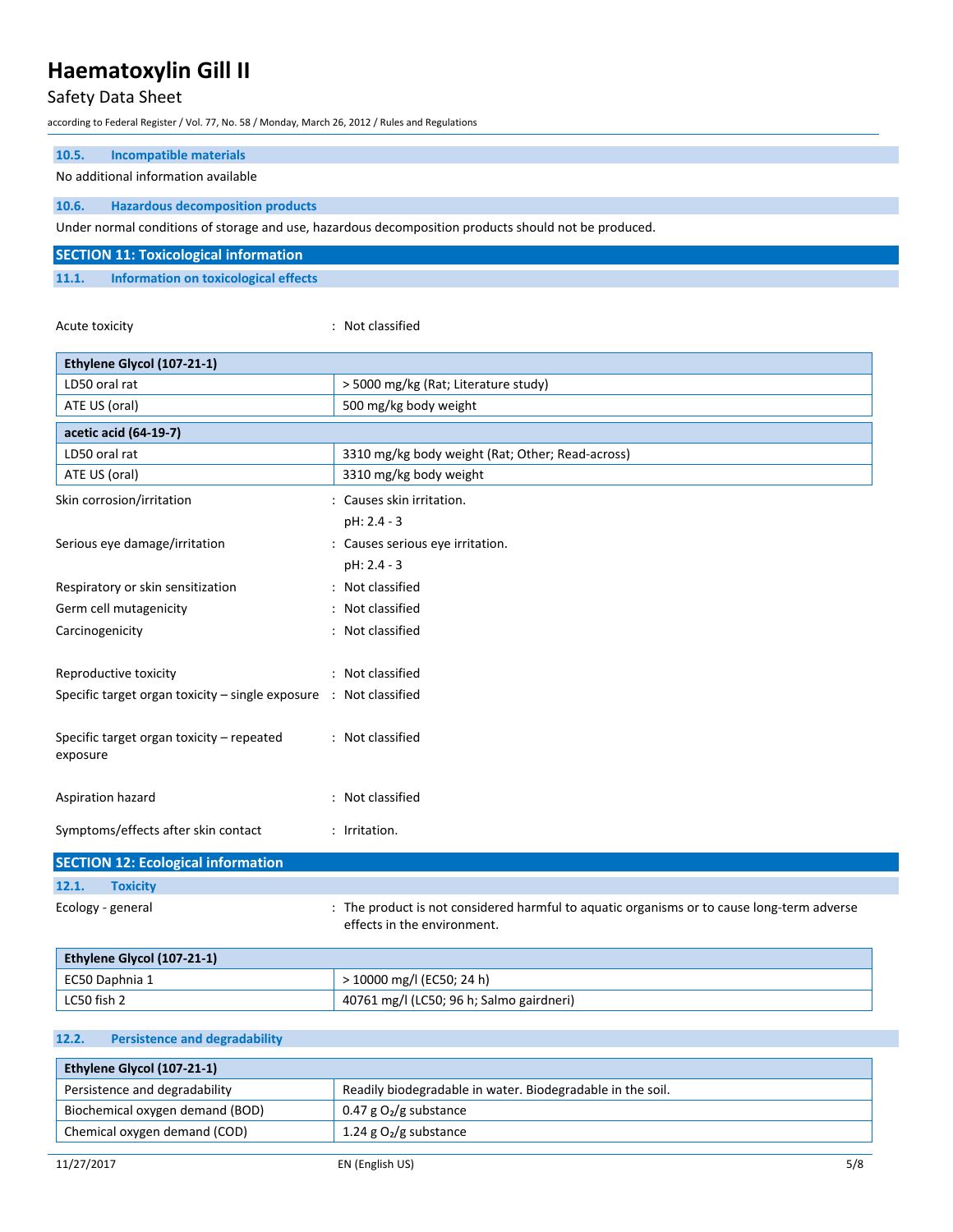## Safety Data Sheet

according to Federal Register / Vol. 77, No. 58 / Monday, March 26, 2012 / Rules and Regulations

| Ethylene Glycol (107-21-1)      |                                                                                   |  |
|---------------------------------|-----------------------------------------------------------------------------------|--|
| ThOD                            | 1.29 g $O_2/g$ substance                                                          |  |
| BOD (% of ThOD)                 | 0.36                                                                              |  |
| acetic acid (64-19-7)           |                                                                                   |  |
| Persistence and degradability   | Readily biodegradable in water. Biodegradable in the soil. Highly mobile in soil. |  |
| Biochemical oxygen demand (BOD) | 0.6 - 0.74 g $O2/g$ substance                                                     |  |
| Chemical oxygen demand (COD)    | 1.03 g $O_2/g$ substance                                                          |  |
| ThOD                            | 1.07 g $O_2/g$ substance                                                          |  |

## **12.3. Bioaccumulative potential**

| Ethylene Glycol (107-21-1)    |                                                  |  |
|-------------------------------|--------------------------------------------------|--|
| BCF fish 1                    | 10 (BCF; 72 h)                                   |  |
| BCF other aquatic organisms 1 | $0.21 - 0.6$ (BCF)                               |  |
| BCF other aquatic organisms 2 | 190 (BCF; 24 h)                                  |  |
| Log Pow                       | -1.34 (Experimental value)                       |  |
| Bioaccumulative potential     | Low potential for bioaccumulation (BCF < 500).   |  |
| acetic acid (64-19-7)         |                                                  |  |
| BCF fish 1                    | 3.16 (BCF; Pisces)                               |  |
| Log Pow                       | -0.17 (Experimental value; 25 °C)                |  |
| Bioaccumulative potential     | Low potential for bioaccumulation (Log Kow < 4). |  |

## **12.4. Mobility in soil**

| Ethylene Glycol (107-21-1) |                                                               |  |
|----------------------------|---------------------------------------------------------------|--|
| Surface tension            | $0.048$ N/m (20 °C)                                           |  |
| acetic acid (64-19-7)      |                                                               |  |
| Surface tension            | $0.028$ N/m (20 °C)                                           |  |
| Log Koc                    | log Koc, 0.06; QSAR                                           |  |
| Ecology - soil             | May be harmful to plant growth, blooming and fruit formation. |  |

## **12.5. Other adverse effects**

No additional information available

|       | <b>SECTION 13: Disposal considerations</b> |                                                                                               |
|-------|--------------------------------------------|-----------------------------------------------------------------------------------------------|
| 13.1. | <b>Disposal methods</b>                    |                                                                                               |
|       | Waste treatment methods                    | : Dispose of contents/container in accordance with licensed collector's sorting instructions. |
|       | <b>SECTION 14: Transport information</b>   |                                                                                               |

## **Department of Transportation (DOT)**

In accordance with DOT Not applicable

### **Transport by sea**

Not applicable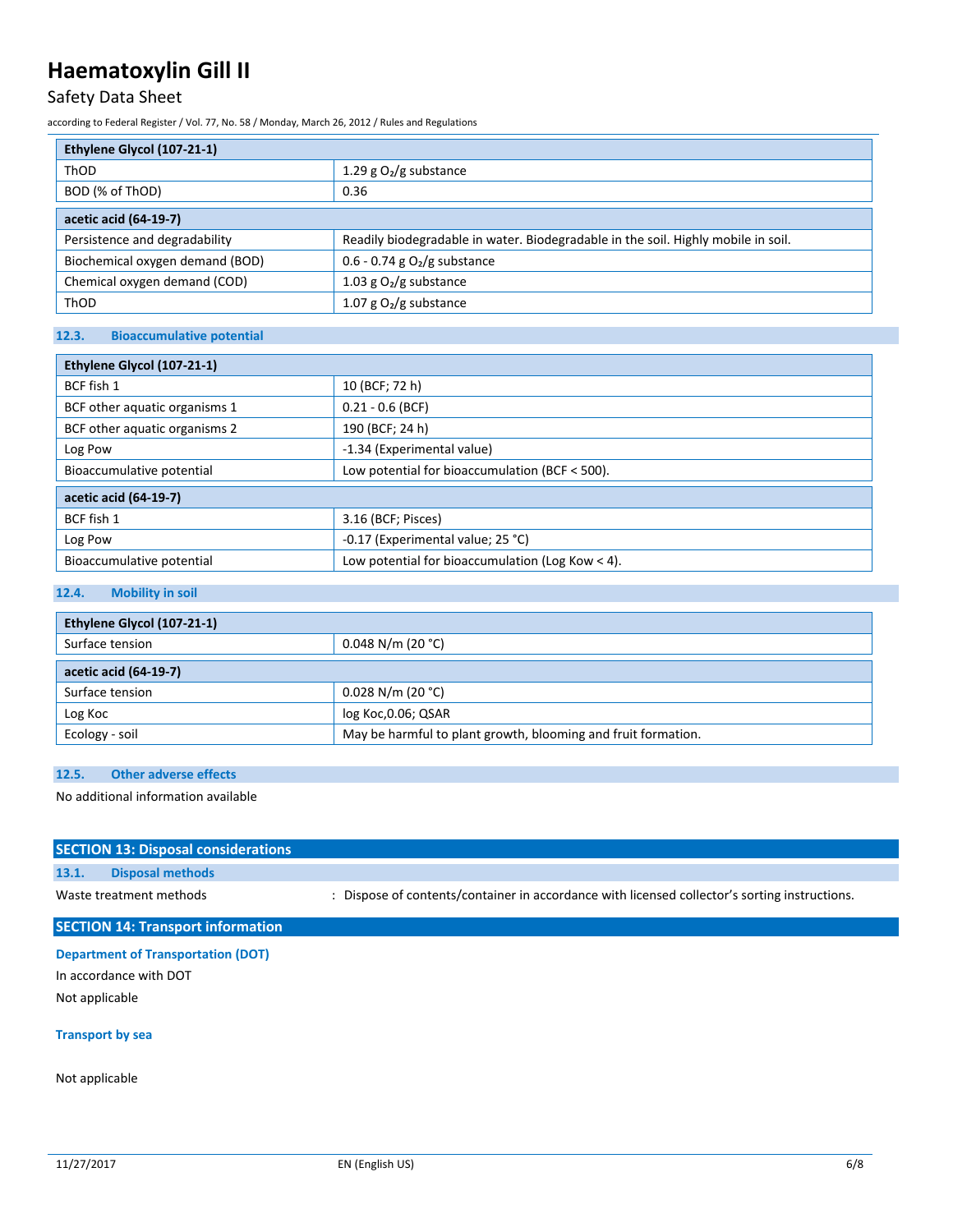## Safety Data Sheet

according to Federal Register / Vol. 77, No. 58 / Monday, March 26, 2012 / Rules and Regulations

CERCLA RQ 5000 lb

#### **Air transport**

Not applicable

| <b>SECTION 15: Regulatory information</b>                                 |  |
|---------------------------------------------------------------------------|--|
| 15.1. US Federal regulations                                              |  |
|                                                                           |  |
|                                                                           |  |
| Ethylene Glycol (107-21-1)                                                |  |
| Listed on the United States TSCA (Toxic Substances Control Act) inventory |  |
| Subject to reporting requirements of United States SARA Section 313       |  |

|  | 15.2. International regulations |  |
|--|---------------------------------|--|
|--|---------------------------------|--|

#### **CANADA**

| <b>Ethylene Glycol (107-21-1)</b>                      |  |
|--------------------------------------------------------|--|
| 'Listed on the Canadian DSL (Domestic Substances List) |  |

#### **EU-Regulations**

No additional information available

#### **National regulations**

No additional information available

## **15.3. US State regulations**

| Ethylene Glycol (107-21-1) |                        |                         |                         |                     |
|----------------------------|------------------------|-------------------------|-------------------------|---------------------|
| U.S. - California -        | U.S. - California -    | U.S. - California -     | U.S. - California -     | No significant risk |
| Proposition 65 -           | Proposition 65 -       | Proposition 65 -        | Proposition 65 -        | level (NSRL)        |
| Carcinogens List           | Developmental Toxicity | Reproductive Toxicity - | Reproductive Toxicity - |                     |
|                            |                        | Female                  | Male                    |                     |
| No                         | Yes                    | <b>No</b>               | <b>No</b>               |                     |

### **Ethylene Glycol (107-21-1)**

U.S. - New Jersey - Right to Know Hazardous Substance List

U.S. - Pennsylvania - RTK (Right to Know) List

### **SECTION 16: Other information**

### Full text of H-phrases:

| H <sub>226</sub> | Flammable liquid and vapor              |
|------------------|-----------------------------------------|
| H302             | Harmful if swallowed                    |
| H314             | Causes severe skin burns and eye damage |